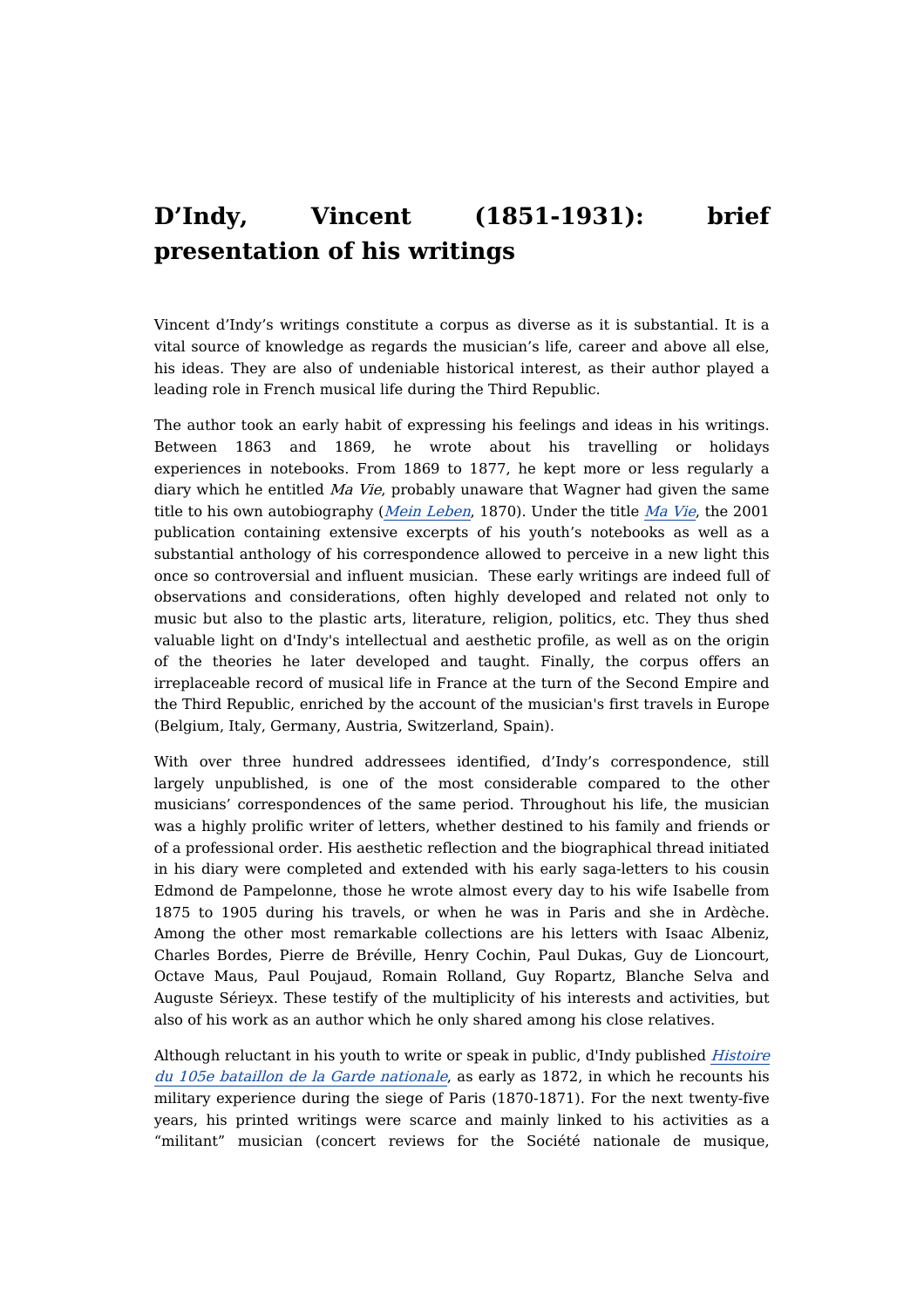presentations of concert programs, prefaces to his scores' editions, jury reports for composition competitions, a project to organise teaching at Conservatoire de Paris). From the last years of the 19th century onwards, his functions as director of the Schola Cantorum led him to multiply his statements, whether through his speeches, lectures, articles, replies to surveys, open letters or interviews. The prestige that his brilliant career and his position as leader have brought him also made him a soughtafter preface writer. On the other hand, he refused for a long time the position of music critic or columnist, making only a late exception for the Revue musicale S.I.M. (1912-1914, alongside Debussy), Comœdia (1907-1908; 1922-1928) and Le Courrier musical (1915-1931), where his contributions were as rare as impactful. D'Indy was an idealistic and uncompromising man of conviction who was not afraid of polemics but rather seeking it. Over his entire career, the very unequal dimensions of his public statements published in the press amount to nearly 400 texts, many of which are reproduced or quoted in other papers. He often expressed himself with a certain emphasis, using a vocabulary that is as excessive in praise as it is in criticism, with an irony or even causticity resulting in the making of many enemies, despite the almost unanimous respect he received. He addressed most of the major subjects debated at the time (Wagnerism, lyrical theatre, religious music, early music, pedagogy, popular education, etc.), and his statements echoed in a singularly reactionary manner in an early 20th century marked by the flowering of the avant-garde. Also, in a tense historical context, (the Dreyfus case, separation between Church and State, open conflict with Germany), he didn't back from defending political and religious ideas going against the tide.

In the course of his career, d'Indy was commissioned to write several books on topics on which he was considered to be a true expert: César [Franck](https://dicteco.huma-num.fr/fr/book/2119) (1906), [Beethoven](https://dicteco.huma-num.fr/fr/book/2125) (1911), Richard [Wagner](https://dicteco.huma-num.fr/fr/book/2127) et son influence sur l'art musical [français](https://dicteco.huma-num.fr/fr/book/2127) (1930), [Parsifal](https://dicteco.huma-num.fr/fr/book/2131) (posth. 1937). He was assigned an article on the Schola Cantorum for the Encyclopédie de la Musique et dictionnaire du Conservatoire (1931) and participated on Walter Willson Cobbet's Cyclopedic Survey of Chamber Music (1929) in which he notably did the articles on Beethoven and Franck. [Nonetheless,](https://dicteco.huma-num.fr/fr/book/2116) his most notable literary work remained the impressive Cours de composition musicale (1902-1950), a written format of his teachings at the Schola Cantorum encompassing his artistic doctrine. However, this book must be used with caution, due to the posthumous publication of two of the four volumes that constituted it and the important part taken in its drafting by his collaborators Auguste Sérieyx and Guy de Lioncourt.

Lastly he wrote librettos for most of the lyrical works of his mature years. After collaborating with the writer and journalist Robert de Bonnières on the comic opera Attendez-moi sous l'orme (1882) based on Jean-François Regnard and various other unfinished projects, he decided to do without the services of a librettist. Disapproving the conventions behind the term "libretto", he rather preferred to use "poëme". He himself composed those of his following works : Le Chant de la [Cloche](https://dicteco.huma-num.fr/fr/book/45746) (1886), [Fervaal](https://dicteco.huma-num.fr/fr/book/45752) (1897), [L'Etranger](https://dicteco.huma-num.fr/fr/book/45758) (1903) and La Légende de [Saint-Christophe](https://dicteco.huma-num.fr/fr/book/45769) (1920), making an exception for Le Rêve de Cinyras (1927), a lyrical comedy based on Xavier de Courville's eponymous work. The rather enigmatic character of these truly symbolical poems results from the blending of various sources, especially